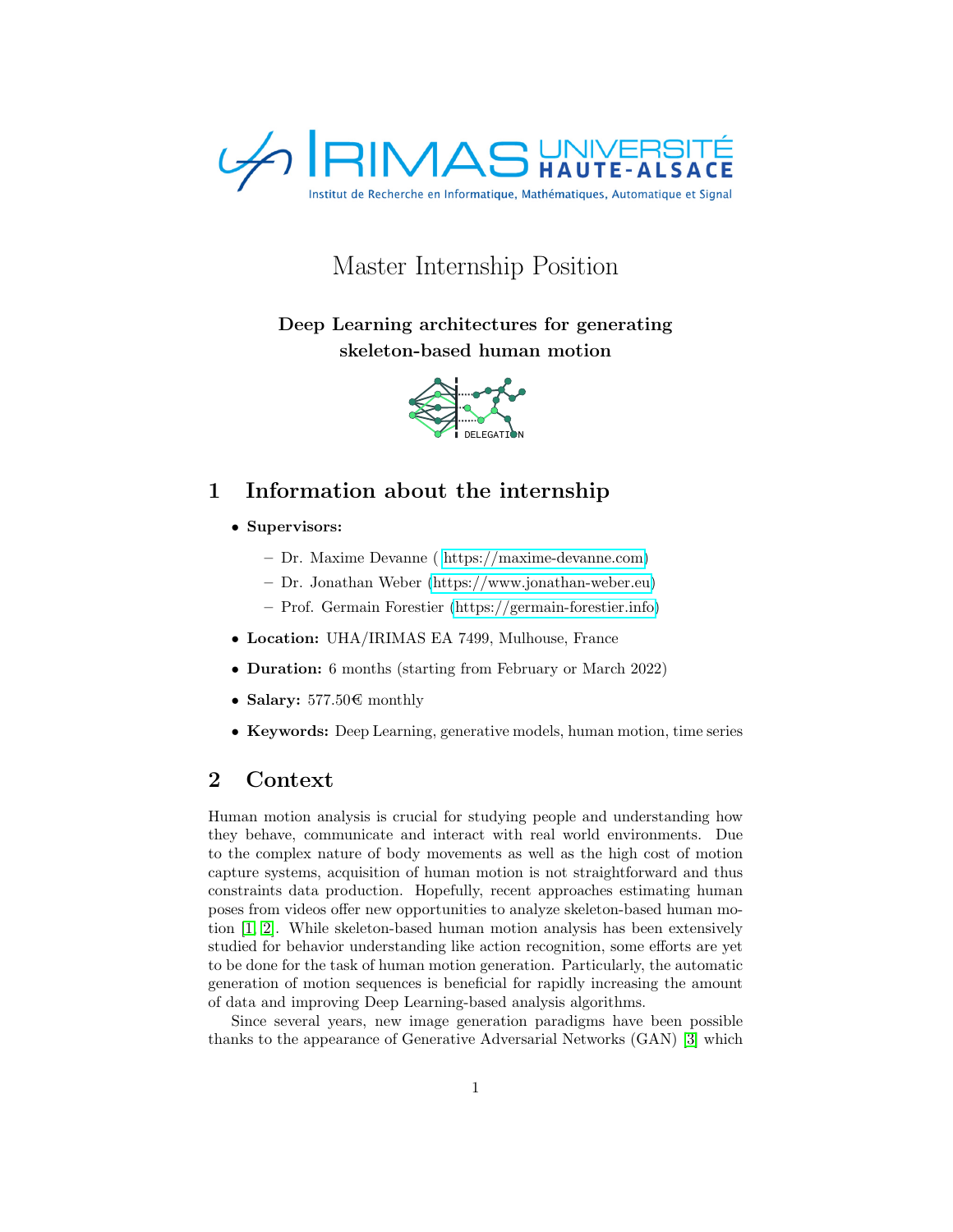have proved to be extremely efficient for many image generation tasks and human posture estimation [\[4\]](#page-3-3). Although these networks are very efficient, their explainability and control still remain challenging tasks. Differently, other generative models have also emerged by considering the data distribution during training like Variational AutoEncoder (VAE) [\[5\]](#page-3-4) and Flow-based networks [\[6\]](#page-3-5). However, when it comes to human motion, many challenges remain to be solved, in particular when passing from the static case to the dynamic case [\[7\]](#page-3-6). First work addressing deep generative models for human motion have considered motion capture (mocap) data allowing to accurately extract body parts positions along the time. Hence, aforementioned generative architectures have been successively employed for generating mocap-based human motion sequences [\[8,](#page-3-7) [9\]](#page-3-8).

Differently, we consider noisy skeleton data estimated from videos as it is easily applicable in real-world scenarios for the general public.

#### 3 Goals

The goal of this internship is to provide guidelines in building deep generative models for skeleton-based human motion sequences. Inspiring from recent effective Deep Learning-based approaches [\[10,](#page-3-9) [11,](#page-3-10) [12,](#page-3-11) [13\]](#page-3-12), the aim is to generate full skeleton-based motion sequences without access to successive poses as prior information as it can be done in prediction tasks. It is therefore crucial to investigate how deep generative models can handle such noisy and possibly incomplete data in order to generate novel motion sequences as natural and variable as possible.

In particular, the candidate will work on the following tasks:

- Deep Learning architectures for skeleton-based human motion: investigation and assessment of the influence of different deep network architectures for capturing complex human motion features. Particularly, the goal of this task is to theoretically and empirically analyze the performance of existing architectures like CNN, RNN and GCN for modeling skeleton-based human motion.
- Deep generative models adapted to skeleton data: based on studies from the previous task, the goal is to build generative models upon the previously identified meaningful spaces where skeleton sequences are represented. Therefore, the candidate will investigate different generative models, like GAN, VAE and Flow-based models, in order to propose and develop a complete Deep Learning model for generating skeleton-based human motions.
- Evaluation of deep generative models: in order to validate the proposed model, experimental evaluation is crucial. In comparison to motion recognition where classification accuracy is a natural way to assess an approach, evaluating the task of motion generation is not as straightforward.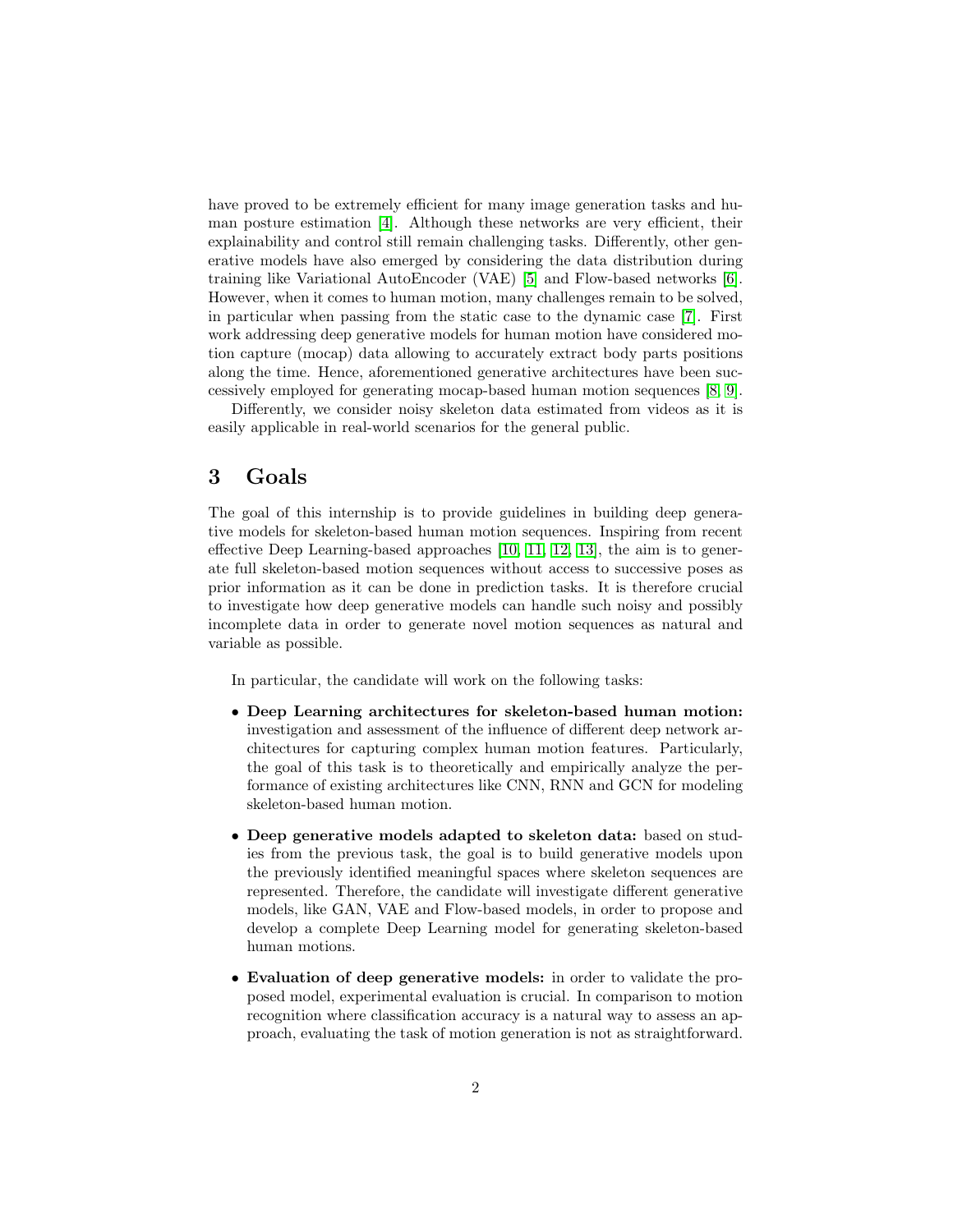Dedicated metrics evaluating both naturalness and diversity of generated sequences as well as the impact of new generated sequences in a classification task will be considered.

## 4 Profile of applicant

The candidate must fit the following requirements:

- Registered in Master 2 or last year of Engineering School (or equivalent) in Computer Science
- Advanced skills in Python programming are mandatory
- Good skills in Machine Learning & Deep Learning using related libraries (scikit-learn, Tensorflow, Pytorch, etc.) are required
- Knowledge and/or a first experience in human motion analysis will be appreciated

### 5 Research environment

The proposed internship will be carried out within the MSD (Modeling and Data Science) team from the IRIMAS Institute. It will be part of the ANR DELEGATION project  $<sup>1</sup>$  $<sup>1</sup>$  $<sup>1</sup>$  starting in 2022 for 4 years. Hence, there is a</sup> great opportunity to continue with a PhD in our team on the same topic/project.

# 6 Application

For further information or for applying, candidates should send a CV, academic records, personal projects (e.g. github repo) and a motivation letter to [maxime.devanne@uha.fr.](mailto:maxime.devanne@uha.fr)

<span id="page-2-0"></span><sup>1</sup><https://maxime-devanne.com/delegation/>